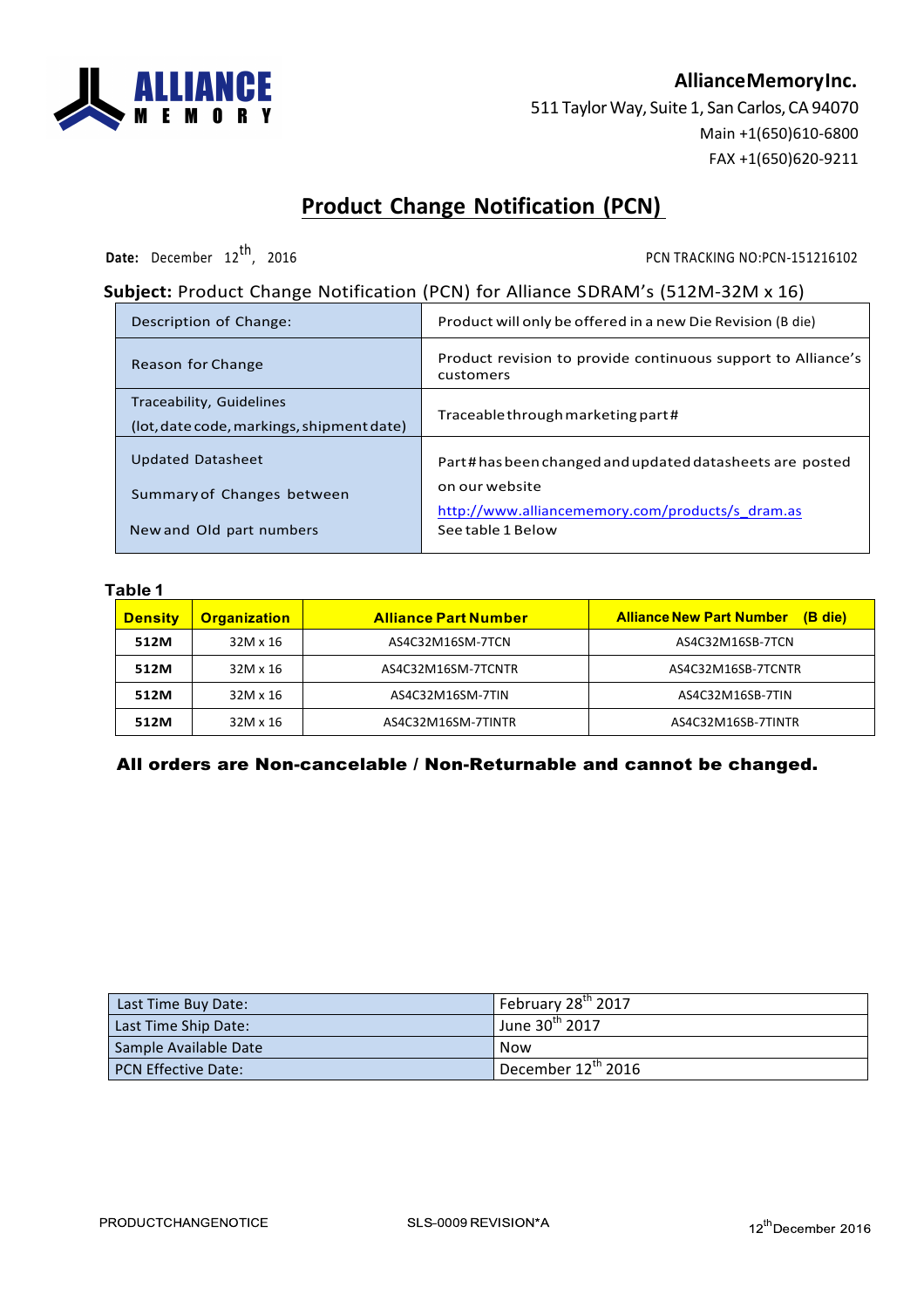

Dear ValuedCustomer: 

This letter provides End-of-Life (EOL) notice of SDRAM products with a 512M density. These products will move to new 'B' die in Q1-2017.

As our press release indicated a few years ago, our partnership with Micron to extend the Micron 512M SDRAM has been a great win for Alliance and our customers. The above SM parts, which are 100% identical to the Micron parts below, will allow us to continue to extend and support customers into 2017 with the Micron part marking. We hope our customers can accept both parts as they are 100% the same die/assembly and test. All done by Micron.

We will not put a PCN out on the below Micron parts but will sell them as a 'first come first serve' basis to customers. When they are out we have no choice but to only offer our customers the new drop-in replacement SB die.

The delivery deadline is June 30th, 2017 with last time buy (LTB) deadline to February 28<sup>th</sup>, 2017. Please note that the standard shipment dates will apply in general and extended delivery dates must be pre-arranged and accepted in writing by Alliance Memory Management.

| <b>Part Number</b>       | <b>New Part Number</b> |
|--------------------------|------------------------|
| MT48LC32M16A2P-75 IT:C   | AS4C32M16SB-7TIN       |
| MT48LC32M16A2P-75 IT:CTR | AS4C32M16SB-7TINTR     |
| MT48LC32M16A2P-75:C      | AS4C32M16SB-7TCN       |
| MT48LC32M16A2P-75:CTR    | AS4C32M16SB-7TCNTR     |
| MT48LC32M16A2TG-75:C     | AS4C32M16SB-7TCN       |
| MT48LC32M16A2TG-75:CTR   | AS4C32M16SB-7TCNTR     |
| MT48LC32M16A2TG-75IT:C   | AS4C32M16SB-7TIN       |
| MT48LC32M16A2TG-75IT:CTR | AS4C32M16SB-7TINTR     |

Please see the below a comparison chart between the SM die /Micron part vs. our new SB die. Samples/Mass production are available now.

Please contact your local Alliance Memory representative if you have any questions regarding this information.

Yours sincerely,

\_\_\_\_\_\_\_\_\_\_\_\_\_\_\_\_\_

David Bagby President **Alliance Memory Inc.**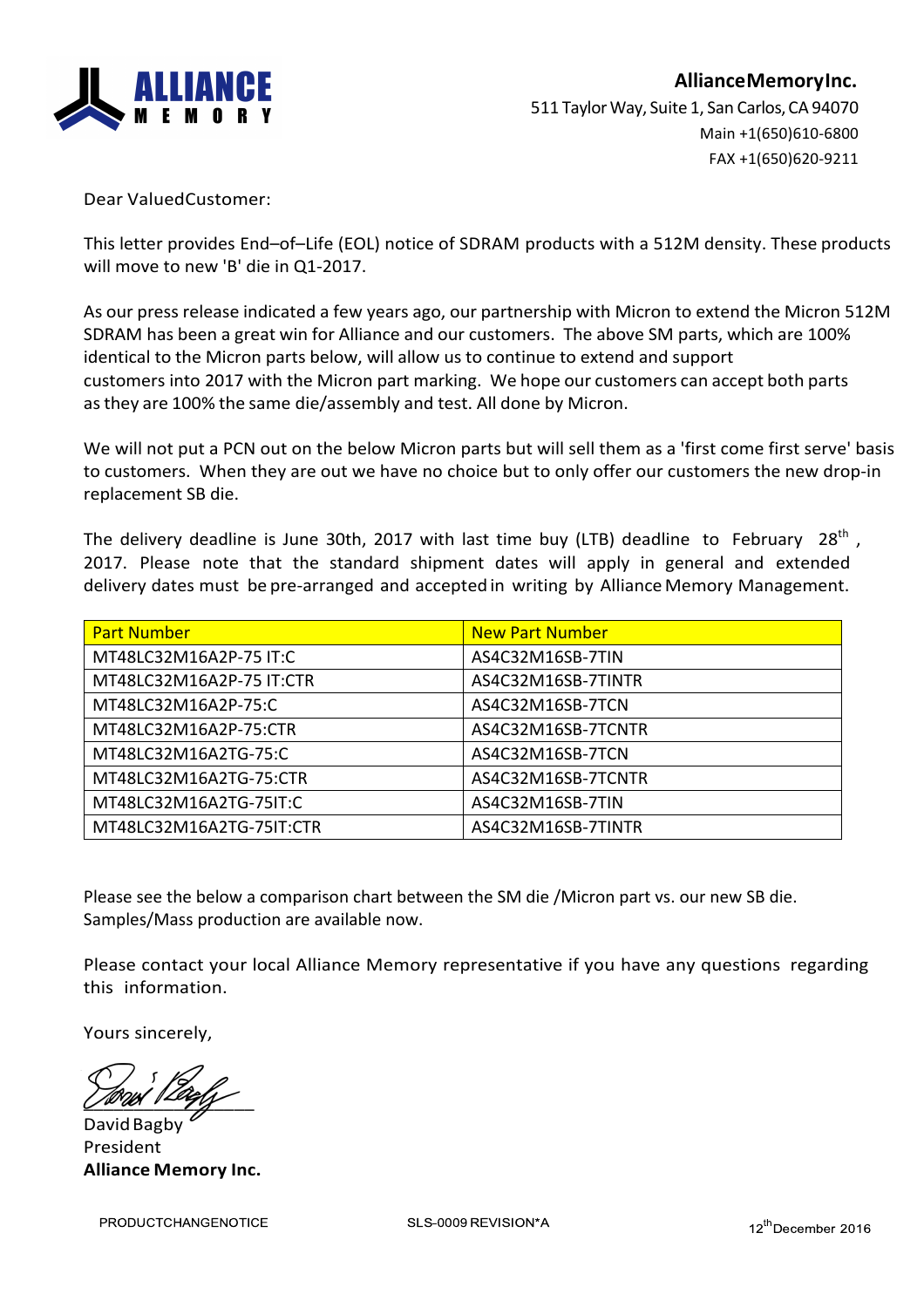

# 512M SDRAM comparison between

AS4C32M16SB-7TIN-7TCN and AS4C32M16SM-7TIN-7TCN

| Part Number&result           | AS4C32M16SB-7TIN                               | AS4C32M16SM-7TIN-7TCN                          | <b>Comparison Result</b> |
|------------------------------|------------------------------------------------|------------------------------------------------|--------------------------|
| Parameter                    |                                                | (MT48LC32M16A2P-75 IT:C)                       |                          |
|                              | AS4C32M16SB-7TCN                               | AS4C32M16SM-7TCN                               |                          |
| <b>Wafer Process</b>         |                                                |                                                |                          |
| Power Supply                 | $3.3 \pm 0.3V$                                 | $3.3 \pm 0.3V$                                 | Same                     |
|                              | CLK = 143MHZ:                                  | CLK = 133MHZ:                                  | <b>Difference</b>        |
|                              | Operating current - One bank                   | Operating current - One bank                   |                          |
|                              | Active;                                        | Active;                                        |                          |
|                              | IDD1=110mA                                     | IDD1=110mA                                     |                          |
|                              | Precharge Standby Current in                   | Precharge Standby Current in                   |                          |
|                              | non-power down in in                           | power down in in power down                    |                          |
|                              | non-power down mode                            | mode                                           |                          |
|                              | IDD2N=40mA                                     | $IDD2=3.5mA$                                   |                          |
|                              | Precharge Standby Current                      | Standby Current in                             |                          |
| <b>Typical Power</b>         | in non-power down in in                        |                                                |                          |
| <b>Dissipation of Normal</b> | non-power down mode                            | Active mode                                    |                          |
| Operation                    | IDD2NS=36mA                                    | IDD3=45mA                                      |                          |
|                              | Precharge Standby Current in                   | <b>Operating Current (Burst</b>                |                          |
|                              | power down in in power down                    | mode) IDD4=115mA                               |                          |
|                              | mode                                           | <b>Refresh Current</b>                         |                          |
|                              | IDD2P=4mA                                      | IDD5=225mA                                     |                          |
|                              | Precharge Standby Current in                   | Self Refresh Current                           |                          |
|                              | power down in in power down                    | IDD7=6mA                                       |                          |
|                              | mode                                           |                                                |                          |
|                              | IDD2PS=4 mA                                    |                                                |                          |
|                              | <b>Active Standby Current</b>                  |                                                |                          |
|                              | non-power down in                              |                                                |                          |
|                              | non-power down mode                            |                                                |                          |
|                              | IDD3N=60mA                                     |                                                |                          |
|                              | Active Standby Current in                      |                                                |                          |
|                              | non-power down mode                            |                                                |                          |
|                              | IDD3NS=60mA                                    |                                                |                          |
|                              | <b>Operating Current (Burst</b>                |                                                |                          |
|                              | mode)                                          |                                                |                          |
|                              | IDD4=120mA                                     |                                                |                          |
|                              | <b>Refresh Current</b>                         |                                                |                          |
|                              | IDD5=150mA                                     |                                                |                          |
|                              | Self Refresh Current                           |                                                |                          |
|                              | IDD6=4mA                                       |                                                |                          |
| Operating                    | Industrial: $-40^{\circ}$ C to $+85^{\circ}$ C | Industrial: $-40^{\circ}$ C to $+85^{\circ}$ C | Same                     |